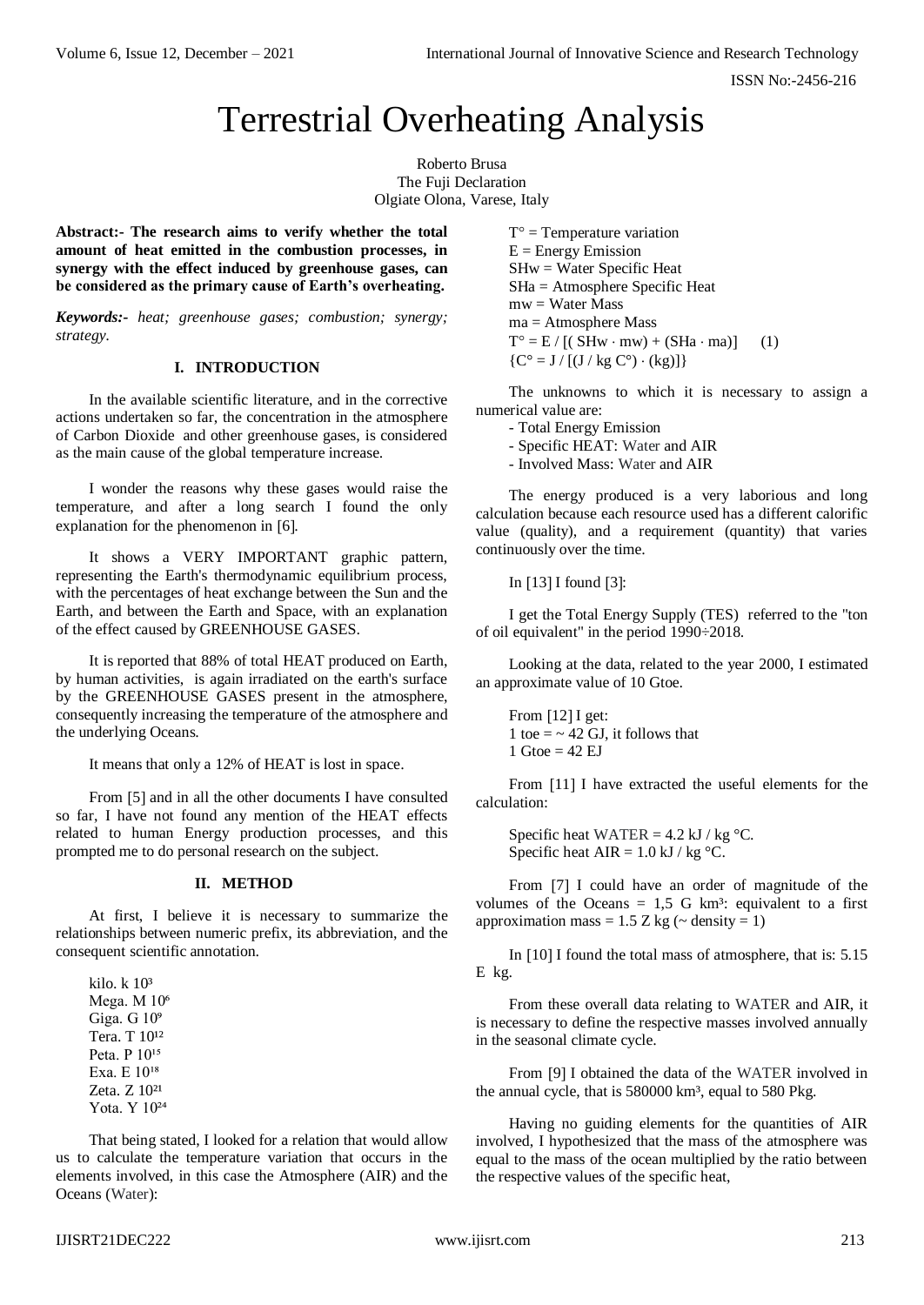ISSN No:-2456-216

(WATER)  $4.2 / (AIR)$   $1.0 = 4.2$ . So: 580 Pkg  $\cdot$  4.2 = 2.44 Ekg,

corresponding to  $\sim$  47% of the total mass of the atmosphere; I think it is a fairly congruent value.

#### **III. RESULTS**

Replacing the values in (1) we obtain:

 $10 \cdot 42E / [(4.2k \cdot 580P) + (1.0k \cdot 2.44E)] = 0.086 °C$ equivalent to: "0.0086 °C for 1Gtoe".

With these premises I am going to calculate theoretical variation of temperatures in the period 1990 ÷ 2018.

From [3] I made the following approximations:  $1990 \div 2000$  (8 Gtoe  $\div 10$  Gtoe): Total = 90 Gtoe  $2000 \div 2018$  (10 Gtoe  $\div$  14 Gtoe): total = 216 Gtoe

Hence:  $1990 \div 2018 = 306$  Gtoe. So:  $306 \cdot 0.0086^{\circ} = +2.63 \,^{\circ}C(28 \text{ years})$ 

From [2] I have extrapolated the values relating to the Energy produced in the period:

1860 ÷ 1990, obtaining ~ 327 Gtoe So:  $327 \cdot 0.0086^\circ = +2.81 \,^{\circ}\text{C}$  (130 years)

From [4], I considered what James Lovelock indicated in the date of 1712 to be the period where human activities began to interfere with Earth's self-regulation system, baptized "Gaia".

In practice, man was able, using "ideas" and fire (HEAT), to produce steam under pressure to use it through increasingly complex machinery, to do useful work, in this specific case a pump that kept the galleries of the coal mines dry, assisted by a self-regulation system.

Having no data available for the period in question, I hypothesized a linear increase in the period  $1712 \div 1860$  from  $0.0$  Gtoe  $\div$  0.7 Gtoe,

getting:  $(0.7 \cdot 148) / 2 = -52$ Gtoe. So:  $52 \cdot 0.0086^\circ = +0.44 \,^{\circ}\text{C}$  (148 years)

Chronological summary of theoretical temperature variation:

 $1712 \div 1860$  (52 Gtoe): + 0.44 °C (148 years)  $1860 \div 1990$  (327 Gtoe):  $+ 2.81$  °C (130 years) 1990  $\div$  2018 (306 Gtoe): + 2.63 °C (28 years)  $1712 \div 2018$  (685 Gtoe):  $+ 5.88$  °C (306 years)

To date, the only known energy sources that do not produce HEAT & CARBON DIOXIDE, should be hydroelectric, wind and photovoltaic and should therefore be subtracted from the total; at present I left them.

#### **IV. DISCUSSION**

From [1] I found the diagram relating to the "real" measurements of terrestrial temperatures made over the years.

I estimated that up to 2018, the increase in the average earth measured temperature was  $\sim 1$  °C from the pre-industrial period ( ~ before Second World War).

I made the following considerations:

The increase of temperature in the annual water and atmosphere cycle, can be absorbed by ICE Mass present in Greenland and Antarctica, with following change of state from SOLID to LIQUID.

Since the exchange of HEAT is possible between the atmosphere (gas) and:

WATER VAPOR (gas) WATER PRECIPITATIONS (liquid) ICE (solid) and between WATER and ICE directly

(Ocean's stream, Rivers and Rain and Greenland + Antarctica  $+$  Land glaciers), at the end, in a stable equilibrium point, the only possible transformation is the change of state from:

## SOLID to LIQUID

The atmosphere is always in a gas state.

At this point I extrapolated up to 2018, the amount of Energy produced WHITHOUT HEAT and CARBON DIOXIDE emissions, that should be Hydraulic, Wind and Photovoltaic processes, getting approximately 14 Gtoe.

Therefore:  $685$  Gtoe -  $14$  Gtoe =  $671$  Gtoe (Relating only to the COMBUSTION PROCESSES)

671 Gtoe  $\cdot$  88% =  $\sim$  590 Gtoe

(Related to the effect of GREENHOUSE GASES)

Currently I have no other data, so I have assumed Greenhouse gas effect as a constant value applied from 1712 up to now.

It would be more appropriate to have the Real Earth's dispersion capacity over the years in which the research has been made, from 1712 up to now.

Keeping these CONSIDERATIONS in evidence, I calculate the theoretical mass of ICE transformed into WATER up to 2018, assuming a temperature increase of 1°C.

Replacing the values in (1):  $590 \cdot 42E / [(4.2k \cdot "WATER Mass") + (1.0k \cdot 2.44E)] =$  $1^{\circ}C$ 

This means that Numerator and Denominator must be equal; for this reason it must be that:

" WATER Mass"  $=$  ~4.62 E kg, corresponding to  $=$  4.62  $M \ km<sup>3</sup>$ 

At this point I feel the need to display this value:

It is equal to a SQUARE BASE PARALLELEPIPED with a SIDE length of 1000 km and a HEIGHT of 4.62 km.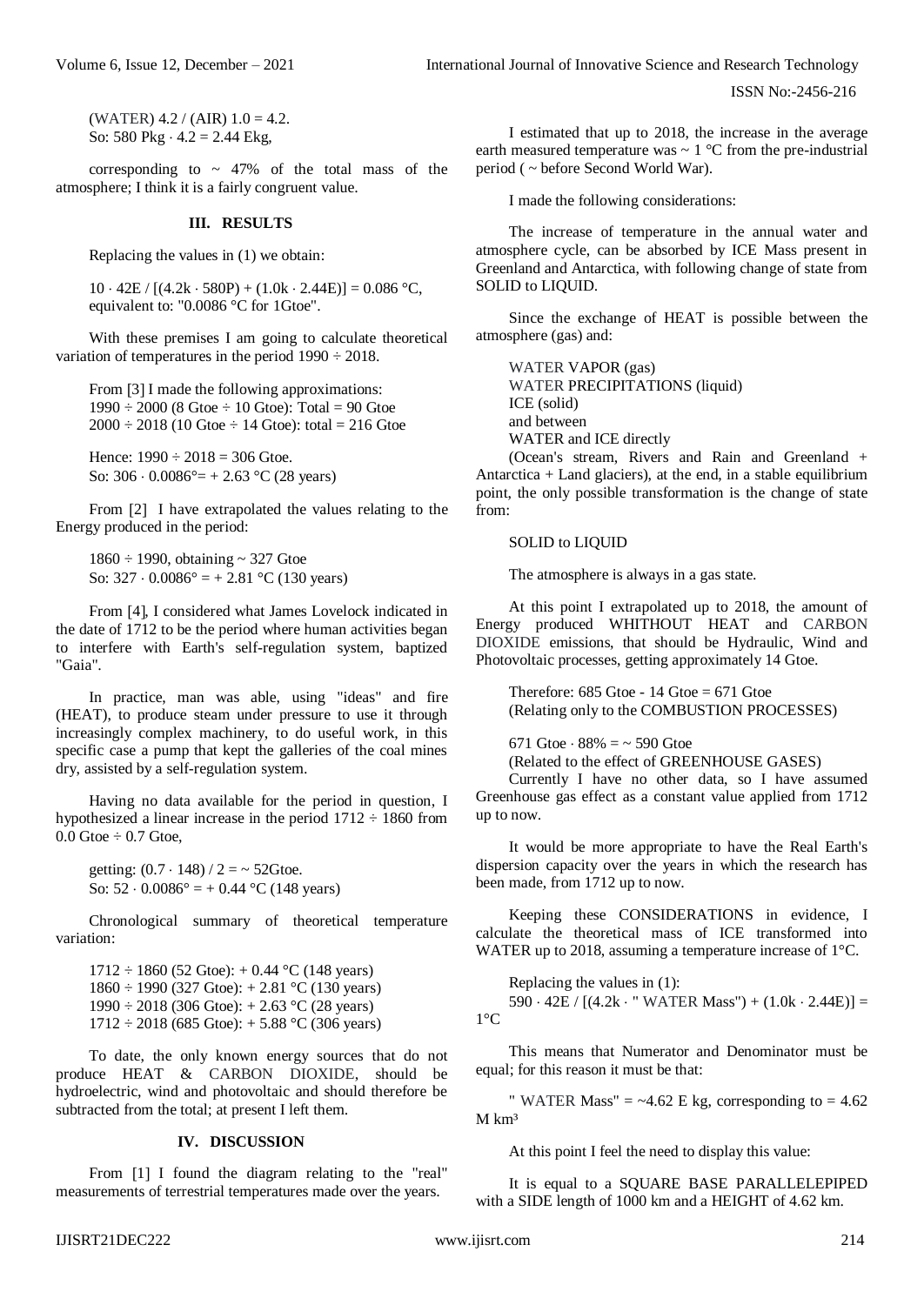ISSN No:-2456-216

Truly IMPRESSIVE as a value.

A fraction of total ICE must be considered in Land glaciers reduction volumes; at this stage I considered this reduction of volume concentrated ONLY in Greenland and Antarctica areas.

The degree of reliability of this theoretical result could be verified through the analysis of the spatial images and with Climate Calculation Models.

From [8] I made the following consideration:

since the water of the Oceans acts mainly on the edge of the areas of Greenland and Antarctica through sea currents, I approximated the respective surfaces with the equivalent circumference radius, and I obtained the respective theoretic percentage values of the total amount of ICE transformed into LIQUID  $H_2O$ , up to 2018.

For Greenland (1.7 M km²):  $735/2730 = -27\%$ . Therefore:  $4.62 \text{ M km}^3 \cdot 27\% = 1.24 \text{ M km}^3$ Using ice volume of Greenland equal to 2.8M Km<sup>3</sup>, we obtain: 2.8M - 1.24M = 1.56M km<sup>3</sup>. That is 55% of remaining ICE in 2018 .

For Antarctica (12.5 M km²):  $1995/2730 = -73\%$ . Therefore:  $4.62 \text{ M km}^3 \cdot 73\% = 3.37 \text{ M km}^3$ . Using ice volume of Antarctica equal to 30M Km<sup>3</sup>, we obtain that  $30M - 3.37M = 26.63 M km^3$ . That is 89% of remaining ICE in 2018.

Lastly, I wanted to underline that volumes of FLOATING ICE, and in any case below sea level, have NO INFLUENCE on the increase in the level of the oceans during the transformation process from SOLID to LIQUID (deduced from the Archimedes principle).

## **V. CONCLUSIONS**

I have asked myself: why did we forget, in the whole scientific literature, to consider the HEAT effects?

At first because we imagined to solve our main living problems through COMBUSTION PROCESSES and start the innovation in technology and science research.

Second because at the beginning the magnitude was VERY LOW, and we ONLY realized that MORE ENERGY PRODUCED means LIMITLESS MORE POWER (personal, regional, National).

Now that both HEAT from COMBUSTIONS and GREENHOUSE GASES EFFECTS, have reached a CRITICAL SYNERGY POINT, we are beginning to perceive their negative influence for SURVIVAL and are worried about future.

I would like to remind that with each change of state, in this case the transformation from ICE (solid) into WATER (liquid), the temperature of the environment tends to remain constant until all the ICE has been converted into WATER; after this point it begins to grow, EXPONENTIALLY.

At the moment the increasing is still linear.

It alerts me in a worrying way what is happening today, in July 2021 Climate situation, and that a GLOBAL COMMON STRATEGY between Nations IS STILL **MISSING** 

The picture that materializes into my mind get closer and closer to the pictorial representation of "The Garden of Earthly Delights", triptych by Hieronymus Bosch, datable to around 1480-1490 and kept in the Prado Museum in Madrid.

In a more recent past, the "Club of Rome" had come to similar conclusions, indicating in 2030 a limit defined as: "The chasm ahead", concepts such as the "limits of development" have begun to make their way, preparing the ground for an ever more conscious awareness.

If the whole overheating process began about three centuries ago as I have assumed, human evolution, whose foundations date back to more than 6000 years of history, could mean that, even without being fully aware of it, human being lived until ~1700, in Harmony with what I consider One of the Main Law of Nature:

"Living using as few resources as possible, and learning from NATURE EVOLUTION to rely on the ONLY Source of Energy EXTERNAL to the planet, the SUN."

HEAT and CARBON DIOXIDE are two side of the same coin, and we HAVE TO CONSIDER these TWO INTERDEPENDENT FACTORS, in SINERGY between them, if we want to succeed in our efforts, to REDUCE and/or REVERSE EARTH's OVERHEATING PROCESS.

In particular, I believe we CANNOT produce MORE HEAT than our PLANET is ABLE to TRANSFER into SPACE, and according to this point of view, this is the MAIN TIPPING POINT TO ACTIVATE.

### **REFERENCES**

- [1.] COPERNICUS. (2020). *CMIP6 Climate Projections*. [https://cds.climate.copernicus.eu/cdsapp#!/dataset/project](https://cds.climate.copernicus.eu/cdsapp#!/dataset/projections-cmip6?tab=doc) [ions-cmip6?tab=doc](https://cds.climate.copernicus.eu/cdsapp#!/dataset/projections-cmip6?tab=doc)
- [2.] Data is Beautiful. (2020). *Global Energy Production by Source 1860-2019*<https://youtu.be/ELYeTo2HqYY>
- [3.] IEA International Energy Agency. (2020). *Data and Statistics*.<https://www.iea.org/data-and-statistics>
- [4.] James Lovelock. (2020). *Novacene*. p 41-50
- [5.] NASA Earth Observatory. (2020). *Climate and Eearth's Energy Budget*. <https://earthobservatory.nasa.gov/features/EnergyBalance>
- [6.] SCIENCE. LE SCIENZE, quaderni n ° 54. (1990). *The World Climate* p 55-61
- [7.] The Physics Factbook. (2020). *Volume of Earth's Oceans*.

<https://hypertextbook.com/facts/2001/SyedQadri.shtml>

[8.] The Physics Factbook. (2020). *Volume of Earth's Polar Ice Caps*.